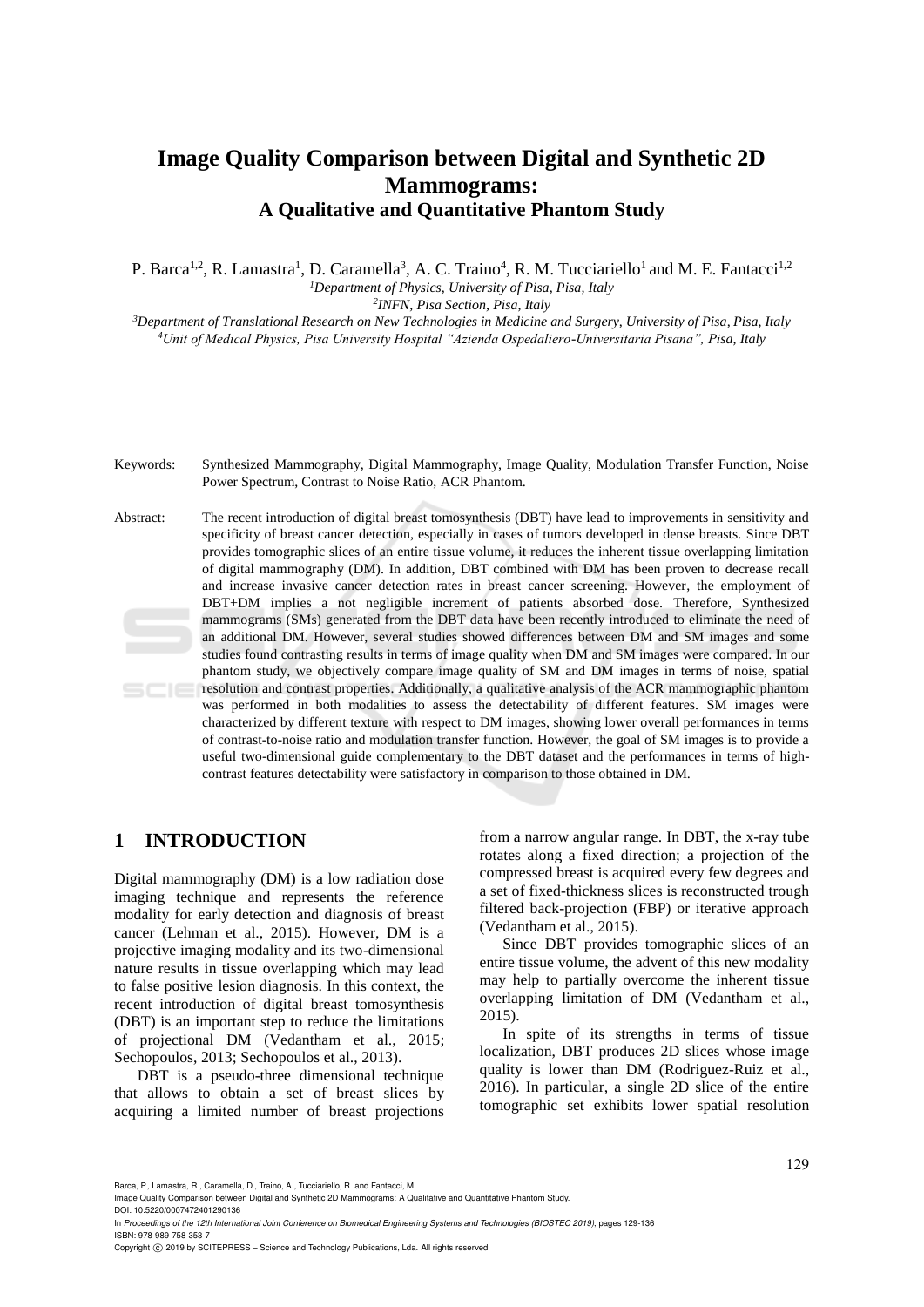than a DM image and therefore the detection of microcalcifications could be more difficult if only DBT images were evaluated (Rodriguez-Ruiz et al., 2016; Rose et al., 2013). In addition, DBT combined with DM, has been proven to decrease the necessity to recall patients, avoiding unnecessary anxiety as well as possible disruptions of the busy workflow of Imaging Diagnostic Departments. Moreover, the use of DBT has proven to increase the sensitivity and specificity of invasive cancer detection rates in breast cancer screening (Houssami, 2018; Shin et al., 2014; Svahn et al., 2010). Therefore, DBT is frequently used in conjunction with DM. However, the employment of DBT plus DM leads to a relevant increase in the absorbed breast dose (Durand, 2018; Zuckerman et al., 2017; Alshafeiy et al., 2017). Furthermore, since DBT and DM images are acquired in sequence, the breast compression time is much longer with respect a single DBT or DM procedure, amplifying patient's discomfort and artifacts due to patient motion during the examination (Durand, 2018).

To overcome these issues, recent advances in DBT technology were focused on the reconstruction of 2D "synthesized mammograms" (SMs) from the DBT acquisition dataset (Durand, 2018; Zuckerman et al., 2017; Smith, 2015). The advent of SMs is expected to be decisive to avoid an additional DM, particularly in screening programs in which is essential to achieve the lowest dose compatible with the clinical task. **ANI** 

The SMs are generated from the DBT dataset by a vendor-specific algorithm that combines the projections acquired from different angles into a single image. In the reconstruction process, filters can be applied and high-contrast features, glandular tissue and calcifications can be emphasized on SMs (Durand, 2018; Smith, 2018; Ratanaprasatporn et al., 2017). The goal of SMs is to provide a useful 2D image complementary to DBT slices, highlighting important features that could be less evident in DBT images. Moreover, SMs allow to profit from the well honed capabilities of expert breast radiologists who are used to analyze projection images.

However, since SMs are reconstructed from a DBT dataset, different image quality properties are exhibited with respect to DM images (Baldelli et al., 2018; Nelson et al., 2016). Therefore, an objective and comprehensive assessment of image quality of SMs in comparison to DM images is required.

Previous objective studies have shown some differences in terms of image quality between SMs and DM. Specifically, a phantom study conducted by Ikejimba et al. showed that the detectability of low-contrast signal was significantly lower for SMs than for DM (Ikejimba et al., 2016). Additionally, Nelson et al. in their work found that SMs offered a better depiction of objects of certain size and contrast with respect to DM. However, SMs provided poorer overall resolution and noise properties (Nelson et al., 2016). In another phantom study, Baldelli et al. concluded that the image quality of SMs does not exhibit significant differences with respect to DM (Baldelli et al., 2018). Furthermore, some clinical studies reported similar performance between SMs and DM (Zuckerman et al., 2017; Mariscotti et al., 2017).

Given these previous results, more insights into the comparison between SM and DM could be of practical interest. Therefore, we aimed at conducting a qualitative and quantitative comparison between image quality in SMs and DM. Noise, contrast and spatial resolution properties were objectively evaluated through the assessment of Noise Power Spectrum (NPS), Contrast-to-Noise Ratio (CNR) and Modulation Transfer Function (MTF) both for SMs and DM. Additionally, the ACR phantom was analyzed to compare the detectability of many high and low contrast features in automatic exposure conditions.

This work is part of the "RADIOMA" project (RADiazioni IOnizzanti in MAmmografia, ionising radiations in mammography) whose aim is to evaluate absorbed dose and image quality in DM and DBT (Traino et al., 2018; Sottocornola et al., 2018).

## **2 MATERIALS AND METHODS**

Images of three different phantoms were acquired in DM and DBT modality on a Selenia Dimensions device (Hologic, Bedford, Mass, USA) by using the automatic exposure settings. This machine implements both DM and DBT modalities (angle range of  $+/- 7.5^{\circ}$ ). SMs ("C-view" images, Hologic) were reconstructed from the DBT dataset (Selenia Dimensions User Manual, 2010). Processed ("for presentation") DM images were considered in this study.

Image quality was quantitatively evaluated through the assessment of noise, spatial resolution and contrast-to-noise ratio properties of the images. In addition, a qualitative analysis on the detectability of a number of features was performed.

A 30x24x4 cm<sup>3</sup> PMMA plate was imaged to study the noise spectral properties. The NPS was computed by following the Siewerdsen approach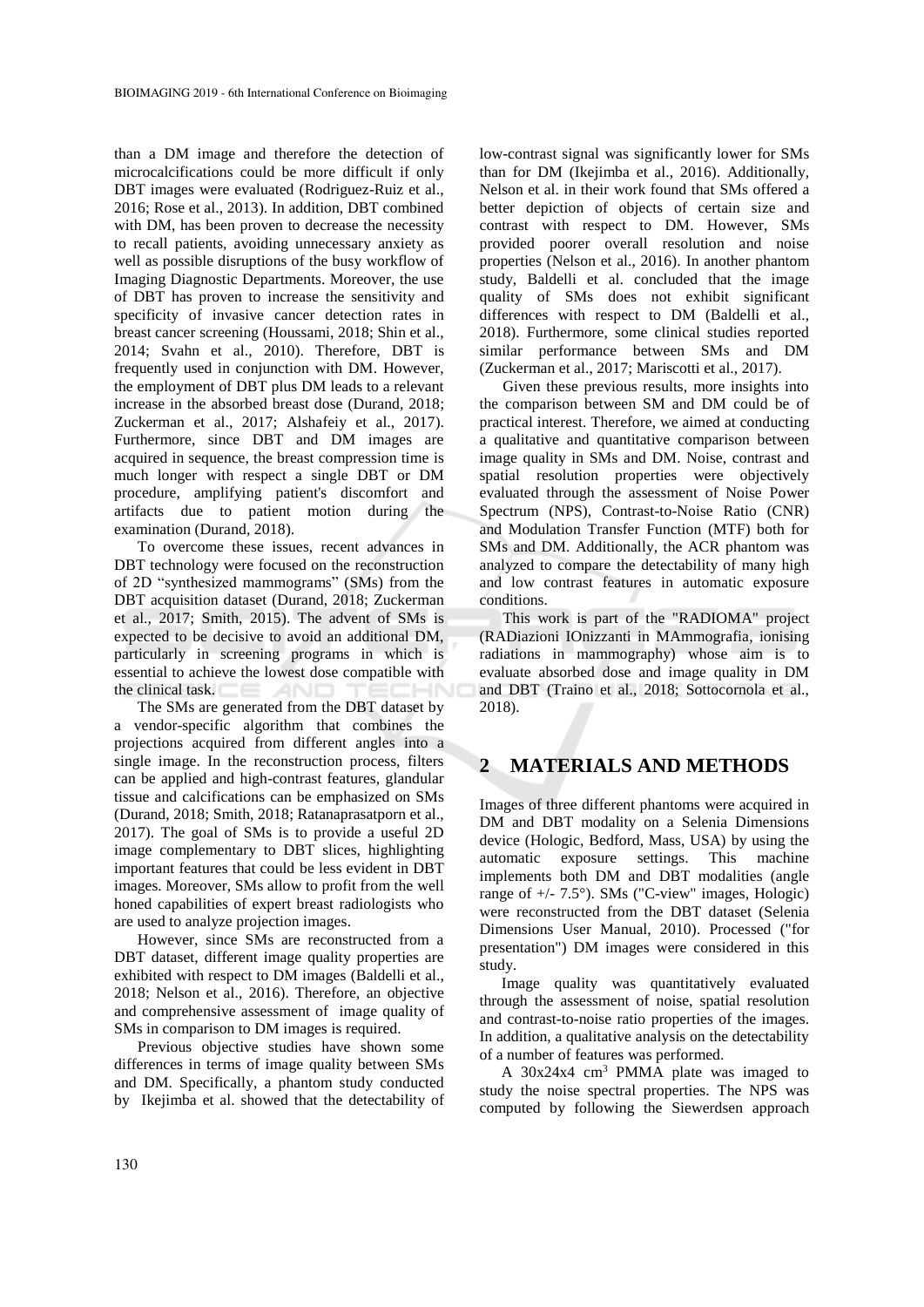(Siewerdsen et al., 2002). A radial average of the 2D NPS was calculated to better appreciate differences between SM and DM images.

To evaluate the spatial resolution an home-made phantom with a  $12.5$  µm tungsten wire (Fig. 1) was used to measured the Line Spread Function (LSF) of the system. The wire was placed in a thin PMMA support (2 mm of thickness) with an angle of 3 degrees, as suggested by the EUREF DBT protocol (EUREF, 2016). The PMMA support was placed under a PMMA plate of 4 cm of thickness to approximate a 4.5 cm thick breast.

The MTF was obtained by computing the module of the LSF Fourier transform (EUREF, 2016).

For the CNR calculation and for a qualitative detectability analysis the ACR phantom (Fluke Biomedical, Everett, WA, USA; Fig.2) was employed.

The 4.4 cm thick ACR phantom is made up of a 7 mm wax block insert containing 16 sets of test objects, a 3.4 cm thick acrylic base, and a 3 mm thick cover. It approximates a 4.5 cm compressed breast of average glandular/adipose composition. Included in the wax insert are aluminium oxide,  $(A<sub>2</sub>O<sub>3</sub>)$  specks to simulate micro-calcifications. Six



Figure 1: Image of the home-made phantom with a tungsten wire tilted by 3 degrees employed to measure the "over-sampled" LSF.

different size nylon fibers simulate fibrous structuresand five different size lens shaped masses simulate tumors (Fluke Biomedical, ACR mammographic phantom - Operators Manual, 2005).

The CNR was evaluated in the four larger masses of the phantom through the following relationship:

$$
CNR = \frac{PV_{insert} - PV_{background}}{\sigma_{background}}
$$
 (1)

where  $PV_{insert}$  and  $PV_{background}$  are the mean pixel



Figure 2: In panel (A) a detailed picture of the ACR mammographic phantom is presented; panels (B) and (C) represent respectively DM and SM images acquired with automatic exposure.

values in a region of interest (ROI) placed within the insert and in the background region respectively; σbackground is the standard deviation computed in the background ROI.

Additionally, the ACR phantom was employed for a qualitative analysis performed by a senior reader (more than 25 years of radiological experience) and two junior ones, who evaluated the detectability of the specks, fibers and masses. As recommended by manufacturers, a good imaging system should be able to see the  $3<sup>rd</sup>$  speck

group,  $4<sup>th</sup>$  fiber, and the  $3<sup>rd</sup>$  mass (Fluke Biomedical, ACR mammographic phantom - Operators Manual, 2005; EFOMP, 2015). This criterion was used for a qualitative comparison between SM and DM images by employing typical clinical settings.

Image analysis was performed by using ImageJ (Wayne Rasband, National Institute of Health,  $USA$ )

and Origin (Origin-Lab Corporation, MA, USA) software packages.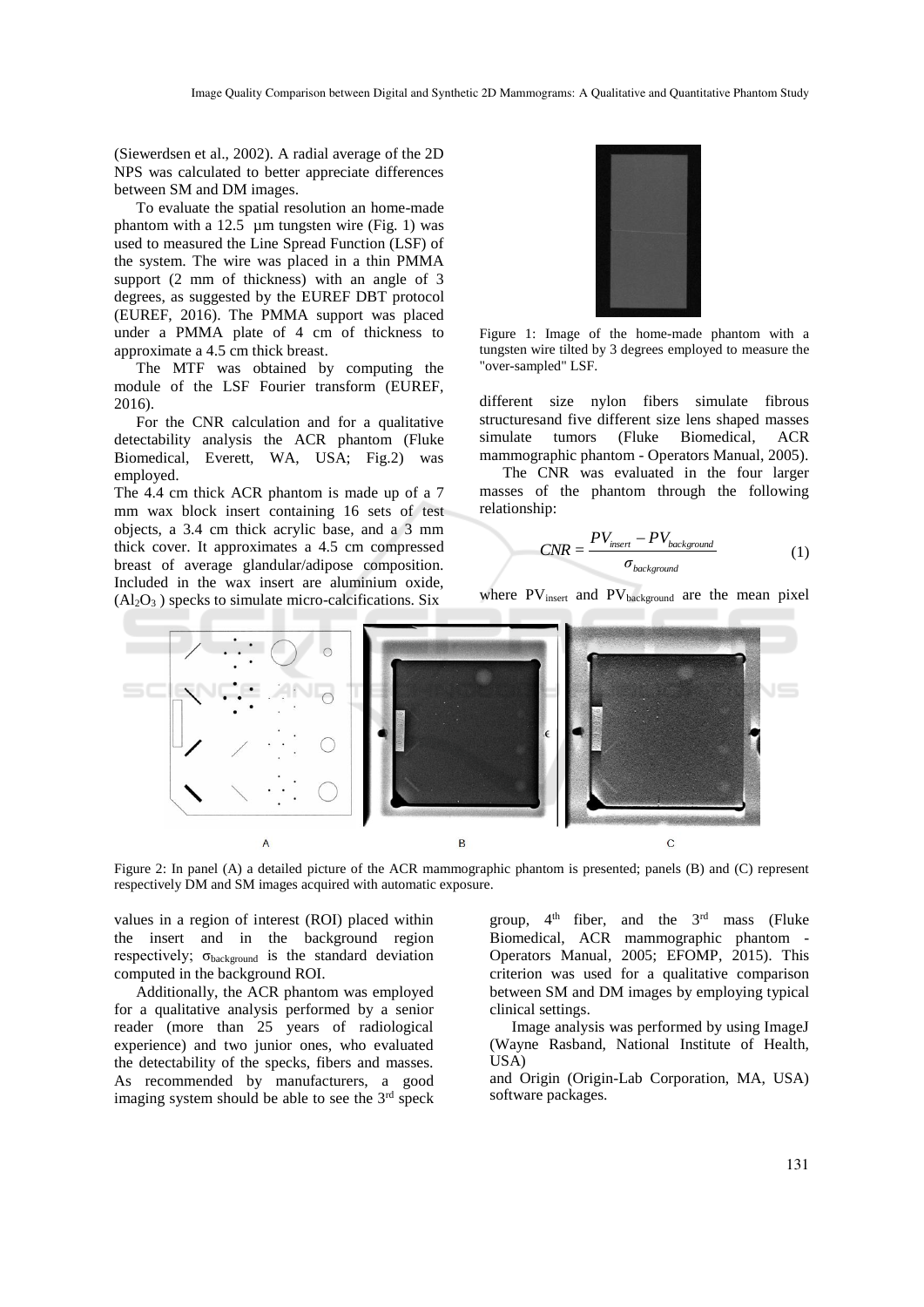#### **3 RESULTS**

Figure 3 shows the radial NPS obtained from SM and DM images acquired with automatic exposure parameters.



Figure 3: Examples of radial NPS for DM and SM (Cview) images. The exposure parameters were respectively 28 kV, 75 mAs (W-Rh) and 30 kV, 35 mAs (W-Al).

From Fig. 3 clear differences can be appreciated in NPS shape. More in detail, the NPS of DM images appeared almost flat within the entire spatial frequency range, while an evident peak around 1 mm-1 is expressed by SM images. Therefore, the image texture of SM images appeared more coarse grained than the texture of DM images, as shown in Fig. 4.



Figure 4: Example of different image texture for DM and SM (C-view). Images are referred to the largest insert of the ACR phantom masses group.

Results about spatial resolution are presented in Fig. 5. A comparison between MTFs of DM and SM images was carried out in both x (i.e. along the tube-travel direction) and y directions (i.e. orthogonal to the tube-travel direction).

The MTF for DM images shown in Fig. 5 is representative of both x and y direction (i.e. no differences were found in those cases).

Evident discrepancies are exhibited between the MTF computed in the y direction from SM images



Figure 5: Pre-sampled MTFs computed through the LSF method. LSFs were extracted from a 12.5 µm tungsten wire tilted by 3° both for DM and SM images.

and the MTF of DM images. Additionally, great differences can be observed between the x- and y-MTFs of SM images as well as between the x-MTF of SM images and the MTF of DM images. The spatial frequency corresponding to  $MTF_{50\%}$ and MTF10% are presented in Tab. 1.

Table 1: Spatial frequency corresponding to MTF<sub>50%</sub> and MTF10% for DM and SM (C-view) images acquired with automatic exposure parameters. The presented values were extracted from MTF curves shown in Fig. 5.

|                    | DΜ          |             | C-view      |             |
|--------------------|-------------|-------------|-------------|-------------|
|                    |             |             | Īх          |             |
|                    | $(mm^{-1})$ | $(mm^{-1})$ | $(mm^{-1})$ | $(mm^{-1})$ |
| Nyquist            |             | 7.1         | 4.6         | 4.6         |
| Frequency          |             |             |             |             |
| <b>MTF</b> 50%     | 6.7         | 6.7         | 2.1         | 4.3         |
| MTF <sub>10%</sub> | 12.3        | 12.3        | 3.1         | 89          |

In Tab. 2 the CNRs obtained from the four largest masses of the ACR phantom are presented. The 0.25 mm mass was not visible in the ACR phantom images, for this reason it was not considered in this analysis.

Table 2: CNRs calculated for four masses of the ACR phantom from images acquired with automatic exposure parameters.

| Insert size | $CNR$ (DM)      | CNR (C-view)    |
|-------------|-----------------|-----------------|
| (mm)        |                 |                 |
|             | $2.23+0.04$     | $1.51 \pm 0.15$ |
|             | $1.25 \pm 0.03$ | $1.14 + 0.12$   |
| 0.75        | $0.88 \pm 0.03$ | $0.84 \pm 0.11$ |
|             | $0.54 + 0.03$   | $0.42 + 0.10$   |

The CNR values obtained in DM images are slightly higher than those obtained in SM (C-view) images for all analyzed inserts, especially for 2 mm and 1 mm insert sizes.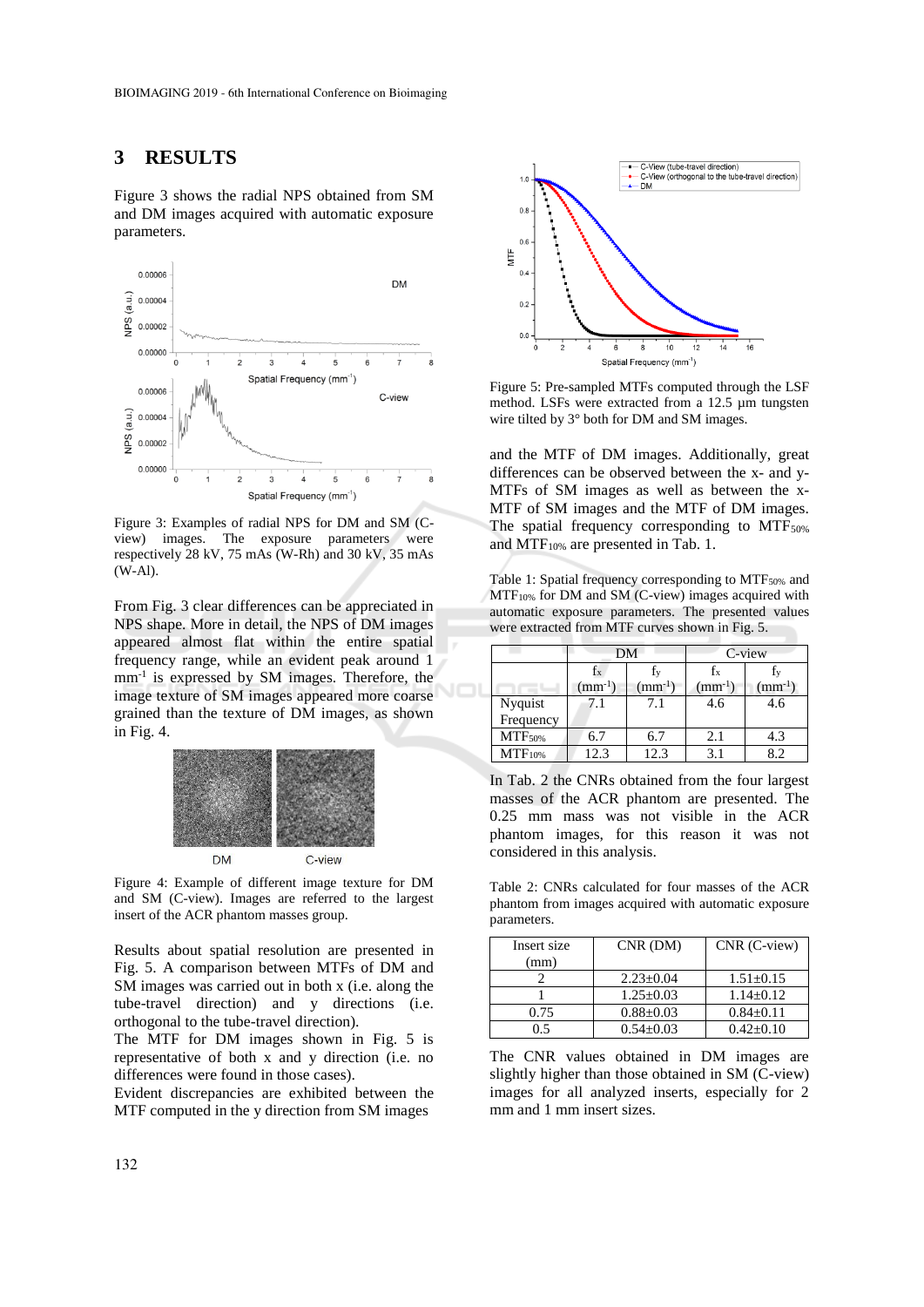Some examples of the ACR phantom inserts images employed for a qualitative evaluation of detectability are shown in figures 6-8.

In Fig. 6 images of the fibers set are presented both for DM and SM modality.



Figure 6: Fibers patterns of DM and SM (C-view) images of the ACR phantom. Yellow arrows indicate clearly visible inserts, orange arrows indicate barely visible objects, while red arrows indicate the position of inserts which are not revealed by the imaging system.

According to Fig. 6, five fibers are detectable from the DM image, while the fifth fiber (diameter of 0.54 mm) was not visible on the SM. The sixth nylon fiber (diameter of 0.4 mm) was not identifiable both on DM and SM images.

DM and SM images of the five specks patterns of the ACR phantom are shown in Fig. 7.

As shown in Fig. 7, the two specks groups corresponding to 0.24 mm and 0.16 mm diameter sizes were not detectable in both modalities. The third specks group (diameters of 0.32 mm) appeared slightly clearer in SM images.

Figure 8 shows the results in terms of ACR phantom masses detectability.

The mass corresponding to 0.25 mm of thickness was detectable neither in DM nor in SM images (Fig. 8), while the other masses were clearly visible in both modalities.



Figure 7: DM and SM images of the specks group of the ACR phantom. Yellow arrows indicate a clearly visible pattern, while red arrows indicate the position of patterns which are not shown by the imaging system.



Figure 8: Example of the ACR phantom masses for DM and SM images. Yellow arrows indicate clearly visible masses, while red arrows indicate the position of masses which are not displayed by the imaging system.

## **4 DISCUSSION**

The advent of SMs represents a useful diagnostic support to DBT images, offering a 2D guide complementary to 3D DBT information (Durand, 2018; Zuckerman et al., 2017; Smith, 2015). Therefore, SMs have been proposed to substituting DMs when DBT procedures requires additional DM exams, to avoid additional absorbed dose.(Durand, 2018; Zuckerman et al., 2017; Ratanaprasatporn et al., 2017).

Given the potential of SMs, a careful evaluation of SM image quality in comparison to DM is necessary.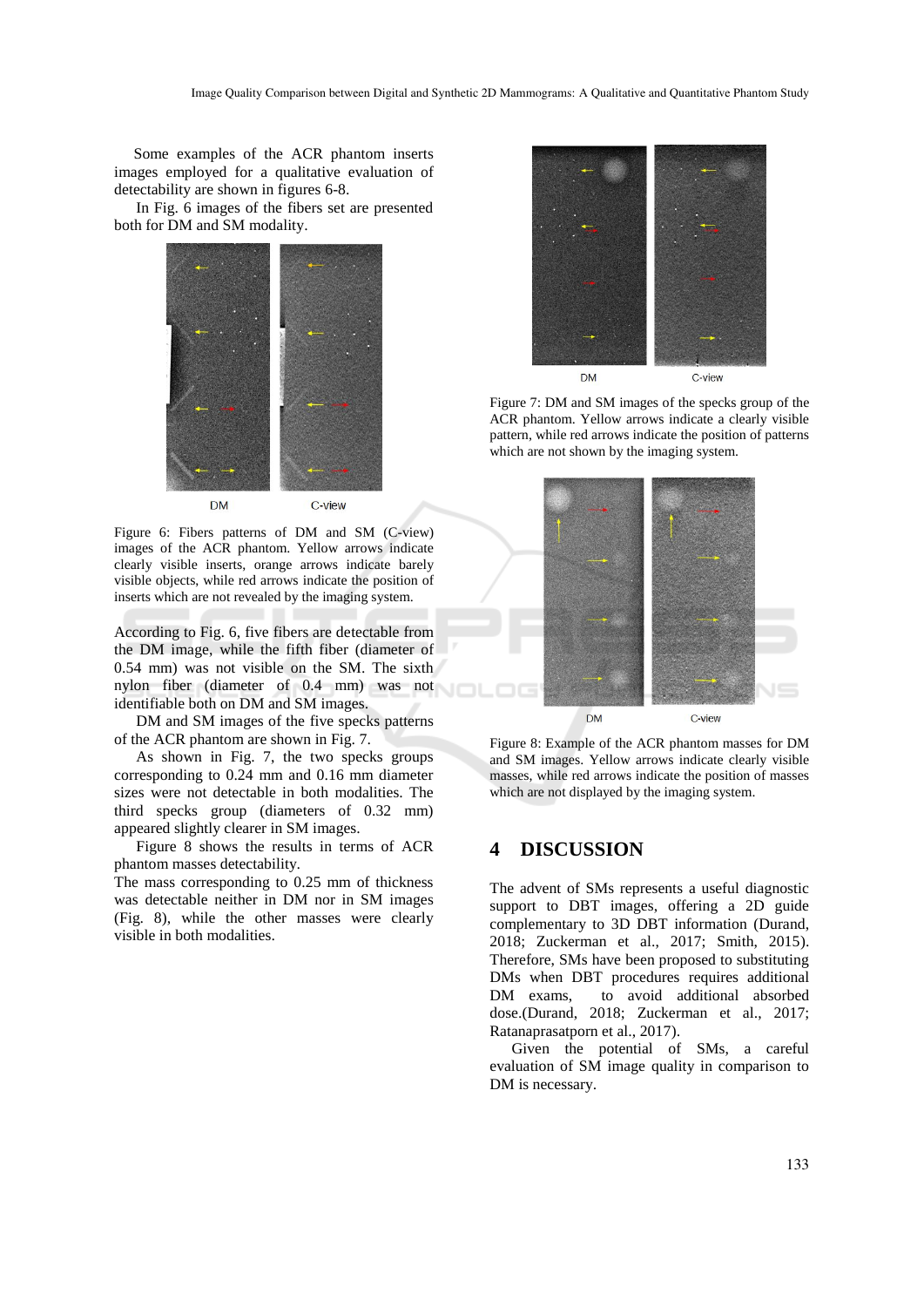In this phantom study a quantitative and qualita-

tive assessment of SM and DM image quality is presented. In order to perform a more clinically relevant analysis, automatic exposure parameters where employed in images acquisitions and only processed images where analysed. It should be noted that the automatic exposure settings were different for DM and DBT modalities. In particular, to optimise the DBT acquisition and reconstruction, a dedicated W-Al anode-filter combination is employed in the Hologic system. The different anode-filter combination expresses different X-ray spectra than those employed in DM (W-Rh combination) and therefore different tube voltage and tube load values are employed in the two modalities for the same phantom/breast thickness.

Previous studies have shown some differences in terms of image quality between SM and DM images.

More in detail, Ikejimba et al. conducted a contrast-detail study by assessing detectability reader performances in DM, DBT and SM images (Ikejimba et al., 2016). They concluded that the observer performances were significantly lower for SM than for DM or DBT, for all imaging conditions.

In their phantom study Nelson et al. objectively analysed CNR and noise properties of DM and SM images (Nelson et al., 2016). The ACR phantom was used to obtain CNR-based object visibility thresholds, while a 3D printed anthropomorphic breast phantom was employed to perform a visual inspection of simulated calcifications and evaluation of the high-contrast resolution features. Image texture was also studied. They found that the SM image quality differs from DM, offering a better depiction of objects of certain size and contrast, but providing poorer overall resolution and noise properties.

Another work, presented by Baldelli et al., studied sizes and contrasts of several patterns of microcalcification specks, shapes and contrasts of circular masses, as well as NPS of background regions (Baldelli et al., 2018) by employing two different phantoms. No significant differences in image quality were found between SM and DM images.

Moreover, in spite of differences in the appearance of SM and DM images, recent clinical studies showed similar interpretive performance between SM and DM images, confirming the potential role of SMs as alternative to DM in addition to DBT (Zuckerman et al., 2017; Mariscotti et al., 2017).

As expected, our findings confirm the different image appearance of SMs compared to DM images. In particular, the noise texture of SM images was more coarse grained than the one observed in DM, confirming the results found by Nelson et al. (Nelson et al., 2016). This aspect was quantified by NPS curves showed in Fig. 3. The NPS of DM was typical of uncorrelated noise, showing an almost constant trend within the entire spatial frequency range. Conversely, SMs expressed a different NPS shape with an evident peak centered at 1 mm<sup>-1</sup>. This behaviour is strictly related to the reconstruction process involved in SMs generation, which introduces spatial correlation in image noise. The coarse grained texture of SMs could impact on the detectability and/or boundaries of low contrast structures as can be visually appreciated in Fig. 4.

Spatial resolution was evaluated through LSF measurements by computing the MTF. DM images showed higher MTFs than SMs over all spatial frequencies. No appreciable differences were found between x-MTF and y-MTF of DM images. On the other hand, the y-MTF of SM images was considerably lower than those obtained from DM images (Fig. 5). Moreover, for SM images, the x-MTF (i.e. the MTF along the tube travel direction) was significantly lower than the y-MTF (Fig. 5). This feature is a direct consequence of the DBT data acquisition process in which the x-ray tube rotates along the x-direction. The spread artefact along the x-direction is then expressed in reconstructed SM images. Table 1 summarises the spatial frequency corresponding to 50% and 10% of MTF curves of Fig. 5. These results about spatial resolution are in agreement to those reported in international reports (IAEA Human Health Series No. 17 - Table 17, 2011; CEP Report 05084 - Table 11, 2006) and observed in previous studies (Nelson et al., 2016; Jesneck et al., 2005).

Moreover, CNRs were computed from the masses inserts of the ACR phantom (Table 2). Higher CNRs were found in DM images for all considered masses sizes. Differences in CNRs between the two modalities depended on the masses size and the maximum discrepancy was found for the largest insert (2 mm of thickness). However, the four analysed masses were clearly detectable both in SM and DM images, as shown in Fig. 8. Uncertainties in CNR were estimated by computing the confficient of variation from a set of images acquired under the same conditions.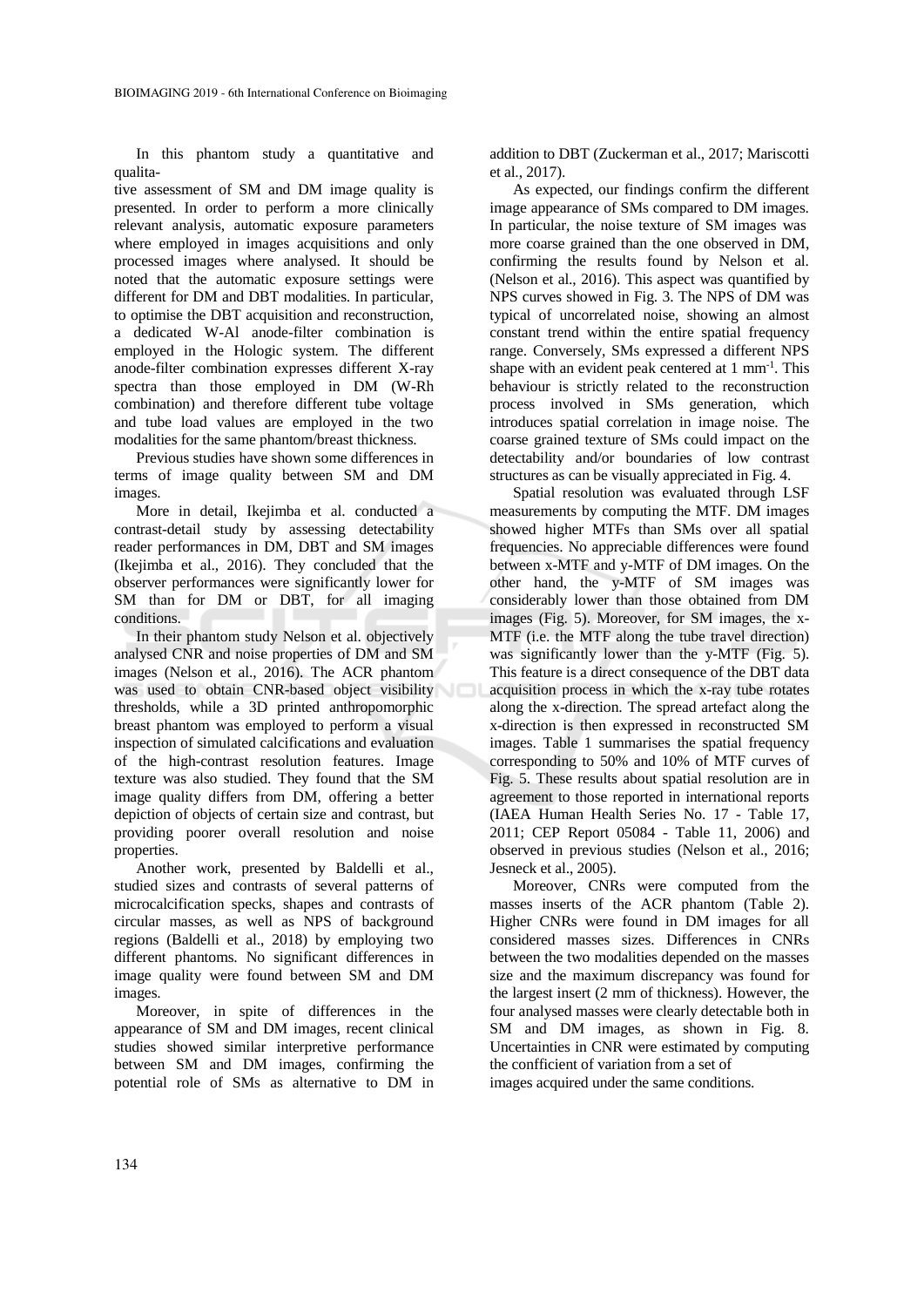From a visual inspection of DM and SM images, the acceptable detectability thresholds of the ACR phantom were respected for all groups of inserts. In fact, five fibers, four specks patterns and four masses were identifiable in DM images, while four fibers, four specks patterns and four masses were detectable in SMs (Fig. 6-8). Notice that a good imaging system should be able to see the 3<sup>rd</sup> speck group, 4th fiber, and the 3rd mass (Fluke Biomedical, ACR mammographic phantom - Operators Manual, 2005; EFOMP, 2015). In spite of these encouraging results, SMs seem to exhibit lower performances than DM images for low-contrast inserts (Fig. 6 and 8). Conversely, SMs exalted the visibility of specks with respect to DM images (Fig. 7). This aspects are confirmed by radiologists and can be related to the reconstruction process of SMs. In fact, filters applied in SMs reconstruction have the potential to highlight high-contrast features (Durand, 2018; Smith, 2018; Ratanaprasatporn et al., 2017). This characteristic of SMs may be advantageous especially in dense breasts, providing essential information complementary to DBT.

Our analysis was carried out by considering standard phantoms thicknesses to approximate a 4.5 cm thick breast (the ACR, the PMMA and the home made phantom). It should be reminded that the automatic exposure parameters change when different thicknesses are involved. However, this is expected to have weak impact on the image quality comparison between SM and DM images. In fact, the automatic exposure is developed to guarantee an acceptable noise/contrast level on the final image in all modalities for each breast thickness.

Based on our results, even though SMs provide lower performances in terms of noise texture, spatial resolution and CNR, the ACR analysis showed that SMs could permit adequate visualization of lowcontrast inserts and emphasized the appearance of microcalcifications. It should be reminded that SMs are not designed to be identical copies of DM images, instead, SM images should provide a useful additional information in supplement to DBT diagnostic capabilities. Therefore, SMs can not be employed as a stand-alone diagnostic tool but shall accompany the full DBT dataset (Murphy et al., 2018).

Although this preliminary study confirms some results of other previous studies, further studies are required to better assess the SMs performances in terms of image quality and objects detectability. Specifically, a contrast-detail analysis is crucial to assess the detectability performances of a mammographic imaging system. Therefore we are

planning to extend this study with the employment of other dedicated phantoms and to perform additional analysis of clinical images.

## **5 CONCLUSIONS**

In this study, a comprehensive comparison between image quality of SM and DM images was performed. Noise, spatial resolution, contrast and detectability properties of phantom images were assessed.

Even though SMs expressed overall lower noise, contrast and spatial resolution properties than DM images, their detectability performances were still satisfactory. In addition, high-contrast features were exalted in SM images. Therefore, our results confirm the potential role of SMs as useful 2D images complementary to the 3D DBT dataset.

Further studies should investigate contrast-detail properties of SM images, even in comparison to DM images.

Even though clinical images were not yet analysed in this study, our findings provide additional insights into the characterisation of SMs image quality performance and could be of practical interest toward a more appropriate employment of this new technology.

#### IONS **ACKNOWLEDGMENTS**

The presented work is part of the RADIOMA project which is partially funded by "Fondazione Pisa", Technological and Scientific Research Sector, Via Pietro Toselli 29, Pisa.

#### **REFERENCES**

- Lehman CD, Wellman RD, Buist DSM, Kerlikowske K, Tosteson ANA, Miglioretti DL. 2015. Diagnostic Accuracy of Digital Screening Mammography with and without Computer-aided Detection**.** *JAMA Intern Med; 175(11):1828-1837*
- Vedantham S, Karellas A, Vijayaraghavan GR, Kopans DB. 2015. Digital breast tomosynthesis: state of the art**.** *Radiology; 277(3): 663-684*
- Sechopoulos I. 2013. A review of breast tomosinthesis.
- Part I. The image acquisition process**.** *Med Phys; 40(1):014302*

Sechopoulos I. 2013. A review of breast tomosinthesis. Part II. Image reconstruction, processing, analysis, and